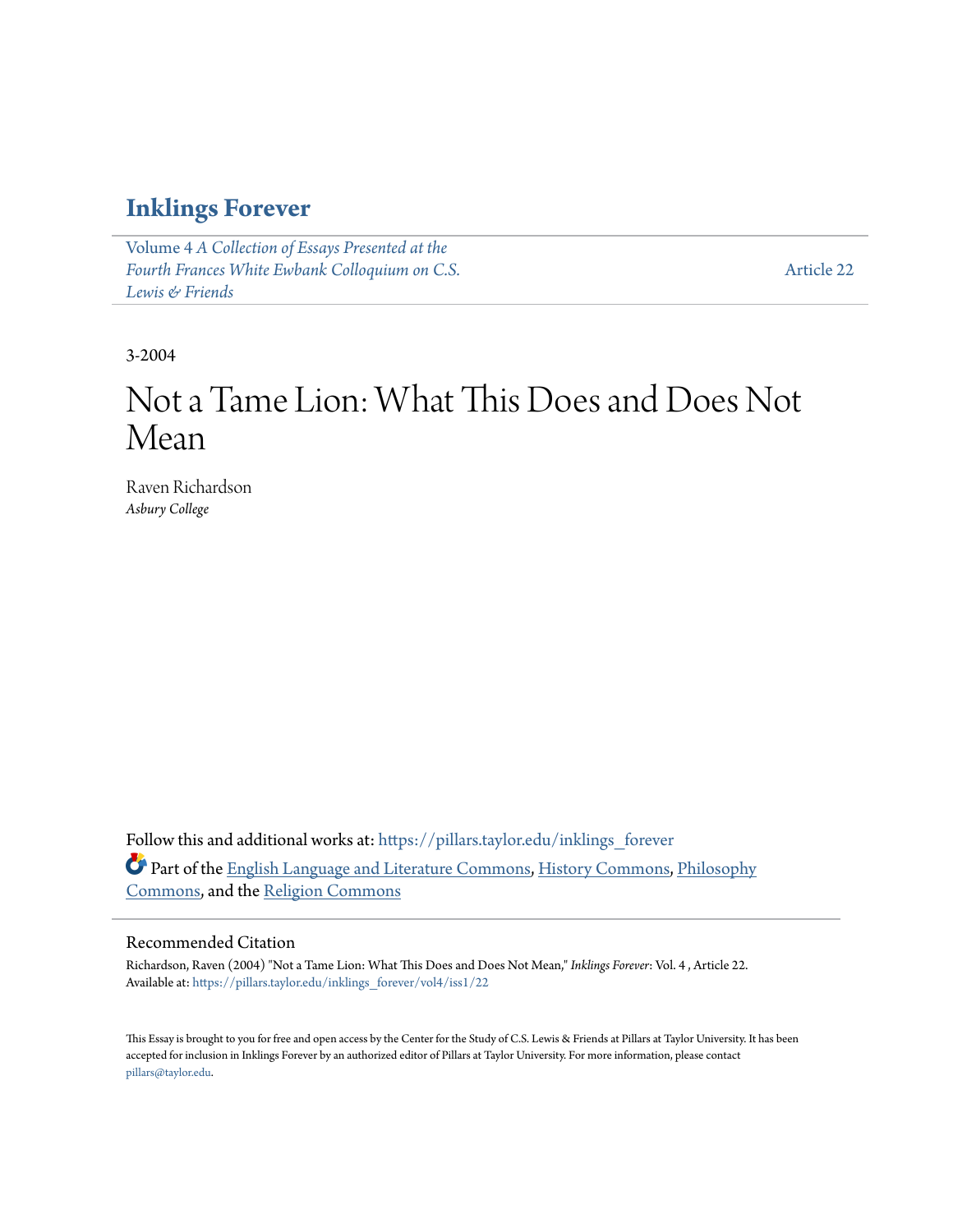## Not a Tame Lion: What This Does and Does Not Mean

### **Cover Page Footnote**

Undergraduate Student Essay Third Place Student Essay Winner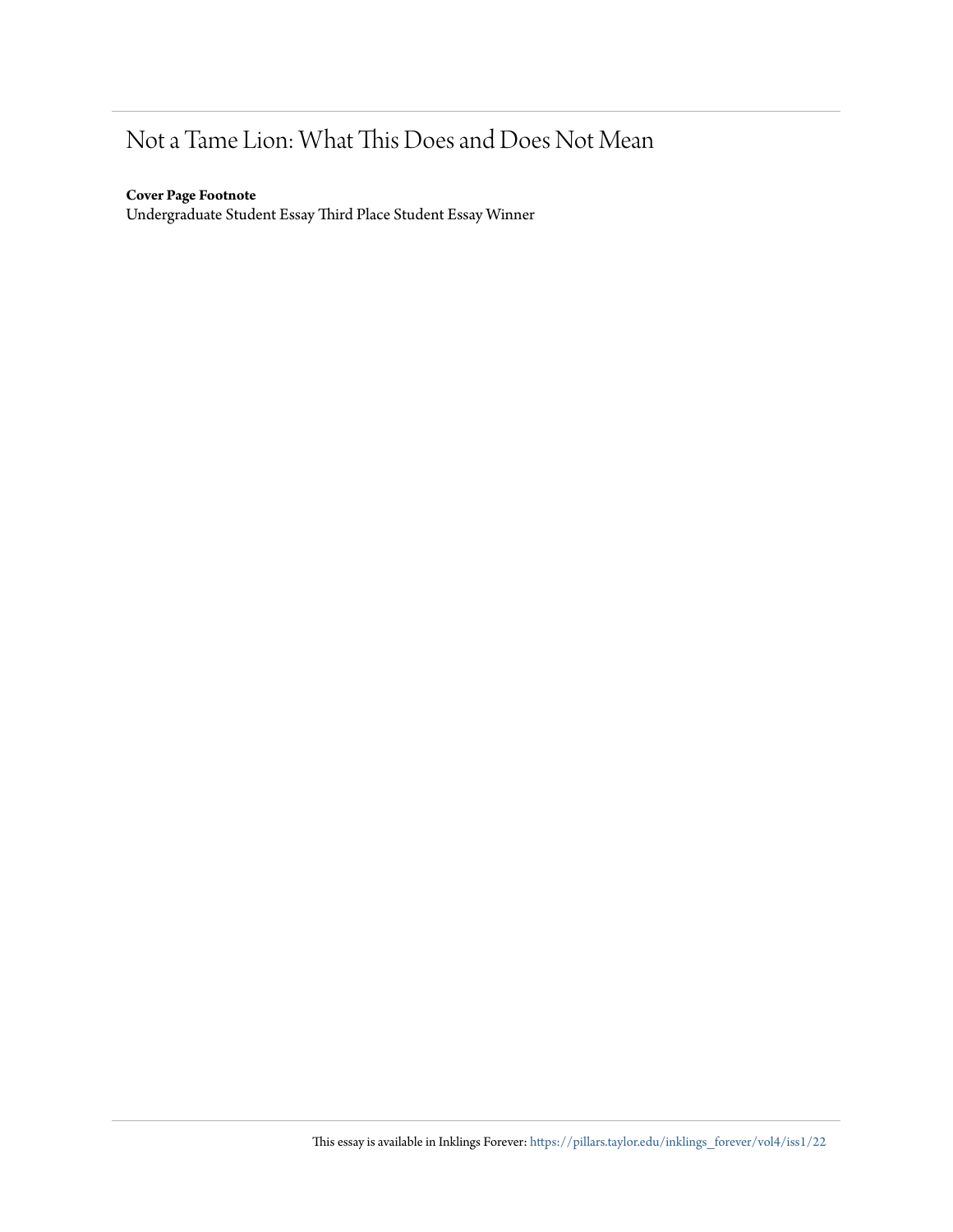**INKLINGS FOREVER, Volume IV**

A Collection of Essays Presented at The Fourth

## FRANCES WHITE EWBANK COLLOQUIUM ON C.S. LEWIS & FRIENDS

Taylor University 2004 Upland, Indiana

**Not a Tame Lion: What This Does and Does Not Mean**

Raven Richardson

Richardson, Raven. "Not a Tame Lion: What This Does and Does Not Mean." Inklings Forever 4 (2004) www.taylor.edu/cslewis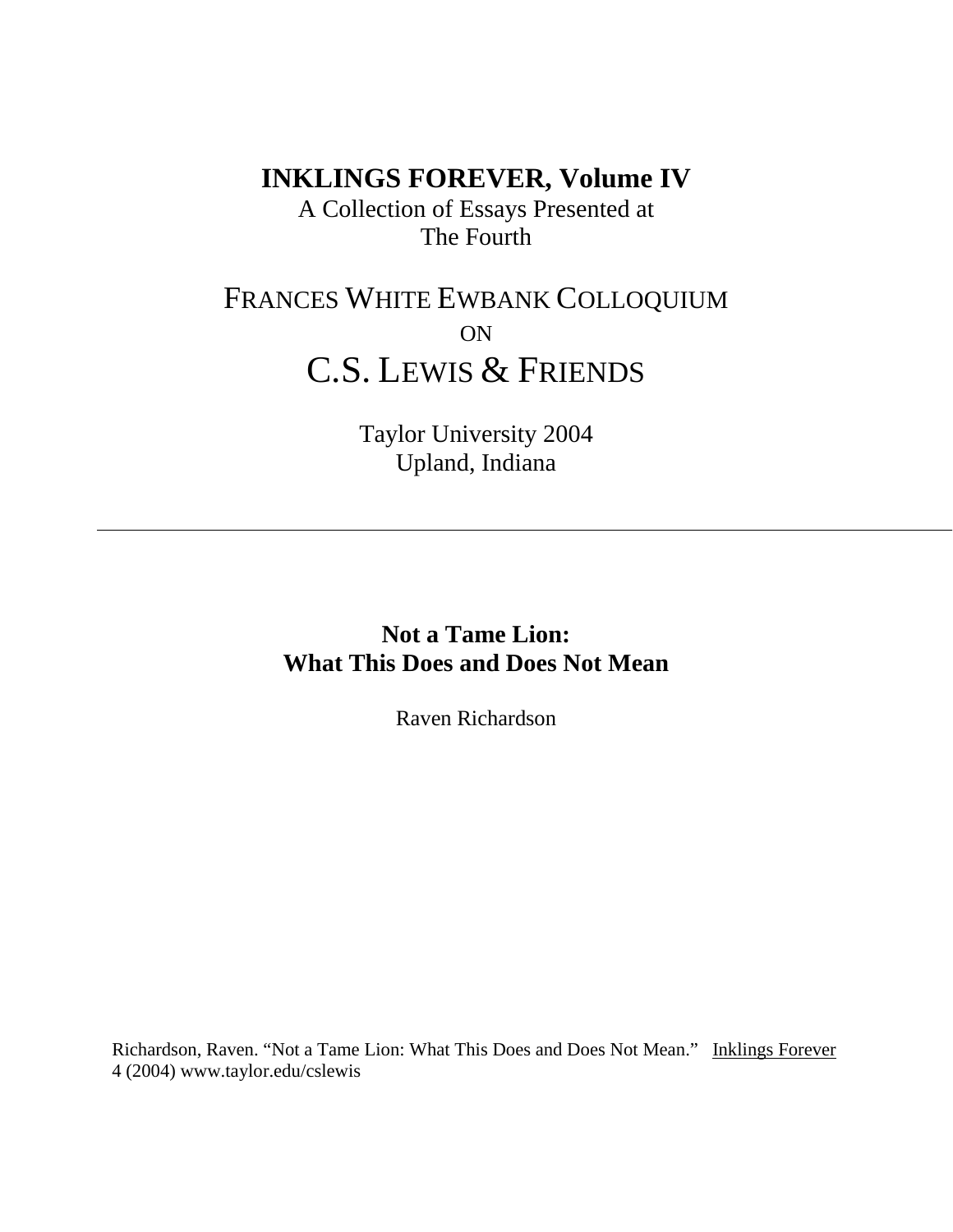#### **Not a Tame Lion: What This Does and Does Not Mean** Raven Richardson

*The Lion, the Witch, and the Wardrobe* was written by C.S. Lewis and published in 1950 as the first book in the famous children's series *The Chronicles of Narnia*. In *The Lion, the Witch, and the Wardrobe* Lewis tells the story of four siblings who find their way into the land of Narnia through a magical wardrobe. The story revolves around the children's interactions with Aslan the lion, the king of Narnia. Peter, Susan, Edmund, and Lucy first learn of Aslan through Mr. and Mrs. Beaver. Lucy assumes Aslan is a man. Upon discovering he is really a lion, the question is asked, "Then he isn't safe?' said Lucy. 'Safe?' said Mr. Beaver; 'don't you hear what Mrs. Beaver tells you? Who said anything about safe? 'Course he isn't safe. But he's good. He's the King I tell you'" (80). This description of Aslan as a lion that is unsafe and good at the same time provides a simple, yet amazingly complex picture of the nature of Aslan. This somewhat paradoxical statement prepares the reader for the presentation of Aslan as a lion that is not tame, yet still full of goodness. In the concluding chapter of *The Lion, the Witch, and the Wardrobe* the narrator tells the reader,

But amid all these rejoicings Aslan himself quietly slipped away. And when the Kings and Queens noticed that he wasn't there they said nothing about it. For Mr. Beaver had warned them, 'He'll be coming and going' he had said. 'One day you'll see him and another you won't. He doesn't like being tied down—and of course he has other countries to attend to. It's quite all right. He'll often drop in. Only you mustn't press him. He's wild you know. Not like a tame lion (182).

One of the essential implications of the phrase, "He is not a tame lion" (30), is the description of Aslan as

unrestrained and independent of the whims of the individuals around him. In *The Voyage of the Dawn Treader*, Coriakin expresses this in telling Lucy, "'Gone', said he, 'and you and I quite crestfallen. It's always like that, you can't keep him; it's not as if he were a tame lion.'" (162). In *The Last Battle*, Tirian attempts to explain this concept to the stubborn Dwarfs by saying, "'Do you think I keep him in my wallet, fools?' said Tirian. 'Who am I that I could make Aslan appear at my bidding? He's not a tame lion'" (83). In these examples of the free nature of Aslan, Lewis may have been attempting to say something to society. One of the main ways success is measured in modern society is by the amount of power and control one has over life. If something is uncontrolled and wild, it cannot be beneficial to one's well-being and success. The correct attitude toward the uncontrollable nature of life should be one of humility. When the realization of the finiteness that makes up humanity hits, the proper response should be one of thankfulness that God cannot be tamed or called at personal bidding. If the characters in *The Chronicles of Narnia* had been allowed to control Aslan and have him do all the things they thought best at the time, Narnia might be a very different place.

These examples of the spontaneous nature of Aslan may lead the reader to wonder if there are any restraints at all on Aslan. Can he really do whatever he pleases, whenever he pleases? Before this question can be answered, an important piece of groundwork must be established in regards to the nature and core of Aslan's being. Lewis provides this foundation by emphasizing throughout the books the intrinsic goodness that makes up the character of Aslan. Mr. Beaver initially gives us this insight in the statement referred to earlier, "'Course he isn't safe. But he's good'" (80). The concept of intrinsic goodness is a difficult one to grasp in an age where very few things are perceived as entirely good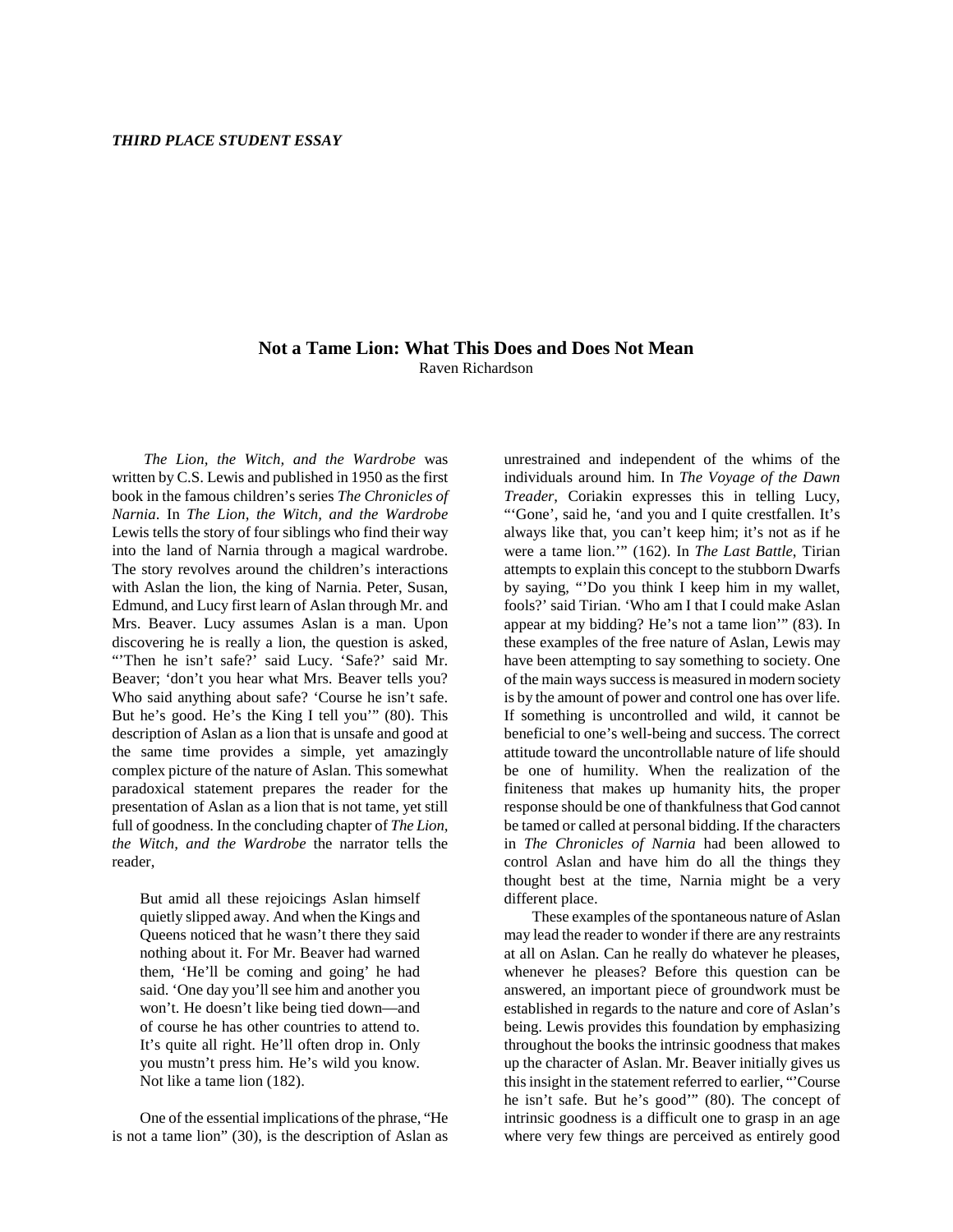and pure. This concept may also appear problematic because it is paired with the characteristic of Aslan as a lion that is not tame. In modern times, when something is referred to as "not tame," it is assumed that label gives its object freedom to do whatever is desired. Often times, even the inhabitants of Narnia are confused on this aspect of the nature of Aslan. In *The Last Battle* one reads, "'He is not a *tame* lion,' said Tirian. 'How should we know what he would do?'" (30). Maybe if Tirian had understood that goodness is an essential part of who Aslan is, he would have responded more like Prince Rilian in saying, "'Doubtless this signifies that Aslan will be our good lord, whether he means us to live or die'" (191). The criticality of Aslan's goodness is expressed most powerfully by Tirian's statement, "'Would it not be better to be dead than to have this horrible fear that Aslan has come and is not like the Aslan we have believed in and longed for? It is as if the sun rose one day and were a black sun" (30). In describing Aslan as good to the very core of his being, Lewis was presenting a beautiful picture of what modern humanity is desperately seeking. Much of the doubt that is experienced in the world today towards simple goodness may be a result of the disappointment that is often found in things that appear to be "good" only on the surface. In *The Chronicles of Narnia*, Lewis satisfies the readers search for goodness in the character of Aslan.

So then, if Aslan's very nature is good, is he bound to the moral law? How does Aslan's characteristic of being an untamed lion play into this issue? In *The Last Battle*, Prince Tirian and Jewel have a difficult time understanding the interplay between the wildness and the goodness that make up the spirit of Aslan. Whenever they discover from the Water Rat that the socalled Aslan is commanding the Dryads to be felled in Lantern Waste, the first response given is one of disbelief that Aslan could be commanding such horrible things. Tirian and Jewel seem to accept this evil behavior as good and they attribute it to the wild, untamed nature of Aslan. This is seen in the comment, "'I don't know', said Jewel miserably. 'He's not a *tame*  lion'" (25). Tirian and Jewel should have recognized that as an intrinsically good being, Aslan would never wish or command anything that was evil, even though he might have the power to do so. In this sense, the moral law can be seen as an expression and outgrowth of Aslan's nature. Lewis may have attempted to convey this point to the readers in the episode of Aslan's sacrificial death for Edmund. When a suggestion was made by Susan to try and find a way to avoid the consequences of the moral law of Narnia, the response given to her was, "'Work against the Emperor's Magic?' said Aslan, turning to her with something like a frown on his face. And nobody ever made that

suggestion to him again" (142). This simple incident suggests that disobeying the moral law was as contrary to Aslan's nature as acting in an evil and self-serving way. Rather than being bound to the moral law, maybe the moral law is bound to the inherent goodness of Aslan.

Because Aslan is innately good, it can be assumed that he will always act out of this goodness. No matter what the time, place, or situation, Aslan's motives and actions will always come out of his nature of goodness. While many characters in *The Chronicles of Narnia* may have a difficult time grasping this concept, others handle it excellently. One of these characters is the Marsh-Wiggle, Puddleglum. Because of his somewhat pessimistic personality, his faith in the goodness of Aslan is given a wonderful backdrop to shine against. In *The Silver Chair*, Puddleglum reminds Jill and Eustace that they must obey Aslan's orders, even though Aslan did not reveal what the outcome of their obedience would be. This incident gives the reader a reminder of Puddleglum's confidence in Aslan's nature of goodness.

If Aslan always does what is good and best in every situation, how then can it be said that he is not a tame lion? It may seem to some that these two concepts might be in direct contradiction of each other. Because of Aslan's constant goodness, it could be assumed that he is somewhat predictable. This fact seems to challenge Aslan's presentation as a lion that is not tame. Lewis gives the readers a great insight into how these two dynamics, one of unrestrained power and one of unchanging goodness, go hand in hand. Lewis says in *The Lion, the Witch, and the Wardrobe*, "People who have not been in Narnia sometimes think that a thing cannot be good and terrible at the same time" (126). This is a problem not only in Narnia, which can be seen in Tirian and Jewel's confusion regarding the evil actions of the fake Aslan, but also in modern society; humanity longs for things to be either-or. Whenever a paradox is presented, the common trend is to dismiss it as too confusing or time-consuming. What the inhabitants of Narnia and many people in our world today need to realize is that the concept of divine goodness they possess may not be a complete picture of what divine goodness really is. Whether in Narnia or on Earth, this discrepancy between what may seem to be divinely good and what really is divinely good can lead to some interesting paradoxes. At times, something that is assumed to be divinely good can actually be, in the eyes of an all-knowing God, not good at all. Also, what may seem to God as the best possible thing that could happen is known as horrible tragedy to others. Does this then mean that one can never really know what is divinely good? The answer to that question is a negative. In *The Problem of Pain*, Lewis points out,